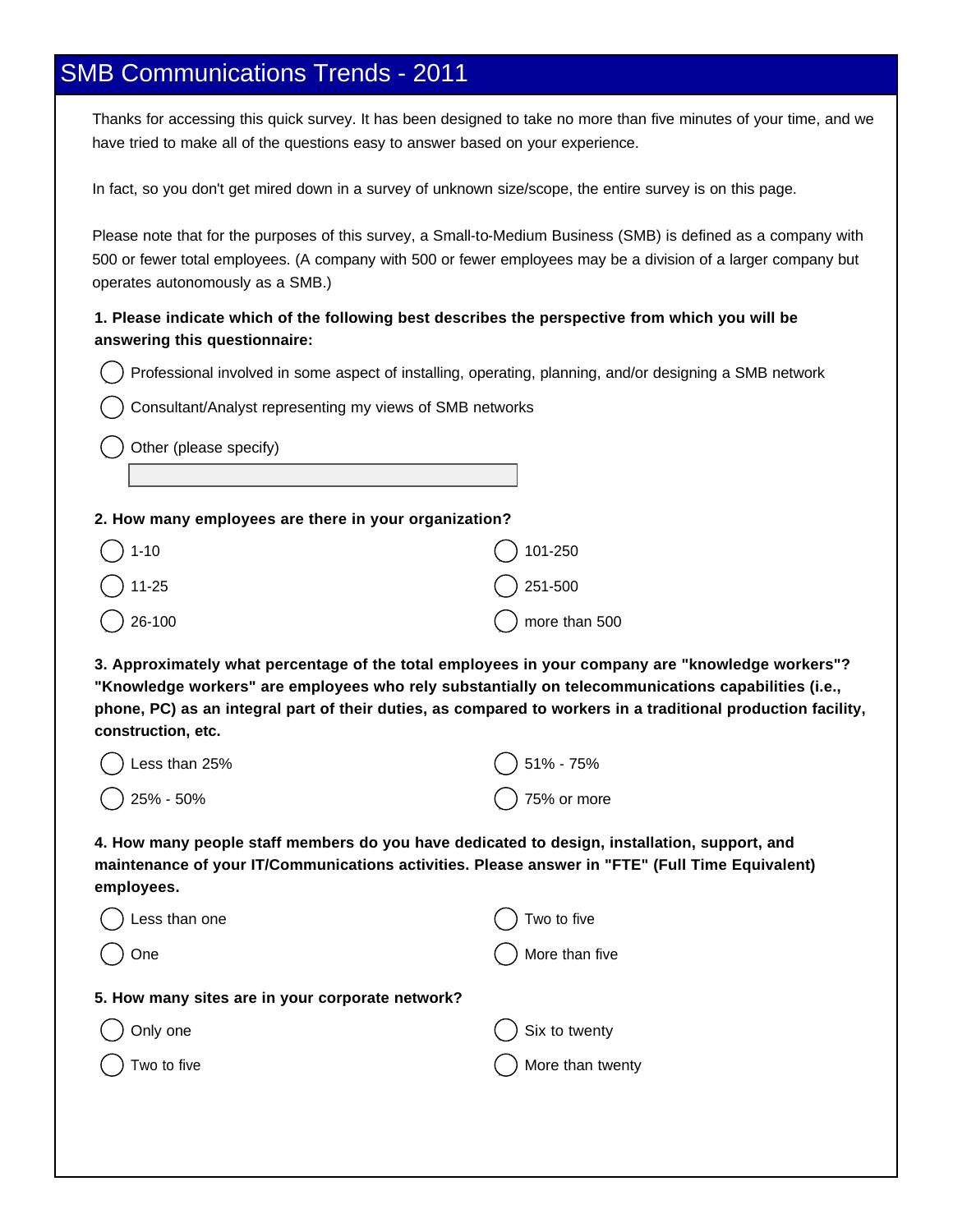| <b>SMB Communications Trends - 2011</b> |                |
|-----------------------------------------|----------------|
| 6. Where is your company headquartered? |                |
| US / Canada                             | UK / Europe    |
| Latin or South America                  | Asia / Pacific |
| Other (please specify)                  |                |
|                                         |                |

**OK... Please don't be intimidated by the size of the next question. It's really just asking you about whether you agree or disagree with a bunch of pretty simple questions.**

**7. Please indicate the extent to which you agree with each of the following statements:**

|                                                                                                                                                            | Strongly<br>agree                      | Agree | Disagree | Don't know<br>or N/A |
|------------------------------------------------------------------------------------------------------------------------------------------------------------|----------------------------------------|-------|----------|----------------------|
| Using standards-based technology is extremely important to us.                                                                                             | $\begin{pmatrix} 1 \\ 1 \end{pmatrix}$ |       |          |                      |
| We are very interested in using Cloud-based technologies.                                                                                                  | $\mathcal{L}$                          |       |          |                      |
| We need more education concerning the advantages of Cloud-based                                                                                            |                                        |       |          |                      |
| technology.                                                                                                                                                |                                        |       |          |                      |
| We would like to use more services in order to minimize capital<br>investments.                                                                            |                                        |       |          |                      |
| We prefer to do our own IT and networking rather than using services.                                                                                      | $(\ )$                                 |       |          |                      |
| The ultimate goal of using services versus having in-house systems<br>is to minimize TCO (Total Cost of Operations).                                       | in a                                   |       |          |                      |
| We prefer to manage our own hardware and software updates in order<br>to maintain control.                                                                 | $\sqrt{2}$                             |       | - 3      |                      |
| We prefer automatic updates of software so we don't have to worry<br>about them.                                                                           |                                        |       |          |                      |
| Maximizing working capital and/or cash flow is a major consideration<br>in our technology decisions.                                                       | L.                                     |       |          |                      |
| Cloud-based technology is overrated and mostly hype.                                                                                                       |                                        |       |          |                      |
| We are currently able to effectively manage e-mail, phone, text                                                                                            |                                        |       |          |                      |
| message, and social networking communications in support of our<br>business.                                                                               |                                        |       |          |                      |
| We would like to improve our ability to effectively manage e-mail,<br>phone, text message, social networking communications in support<br>of our business. | in.                                    |       |          |                      |
| It's quite important to offer the features of our office communications<br>system to our employees working from home or on the road.                       |                                        |       |          |                      |
| We have a technology deployment plan, and it is adequately<br>supporting our business.                                                                     |                                        |       |          |                      |
| We have no technology deployment plan because we're too busy<br>trying to keep up with day-to-day operations.                                              |                                        |       |          |                      |
| Our current telephony system is adequately meeting our needs.                                                                                              |                                        |       |          |                      |
| We would like to move to a next-generation telephony and                                                                                                   |                                        |       |          |                      |
| messaging system, but we don't have time/staff to do so.                                                                                                   |                                        |       |          |                      |
| Our current telephony system is keeping pace with the other                                                                                                |                                        |       |          |                      |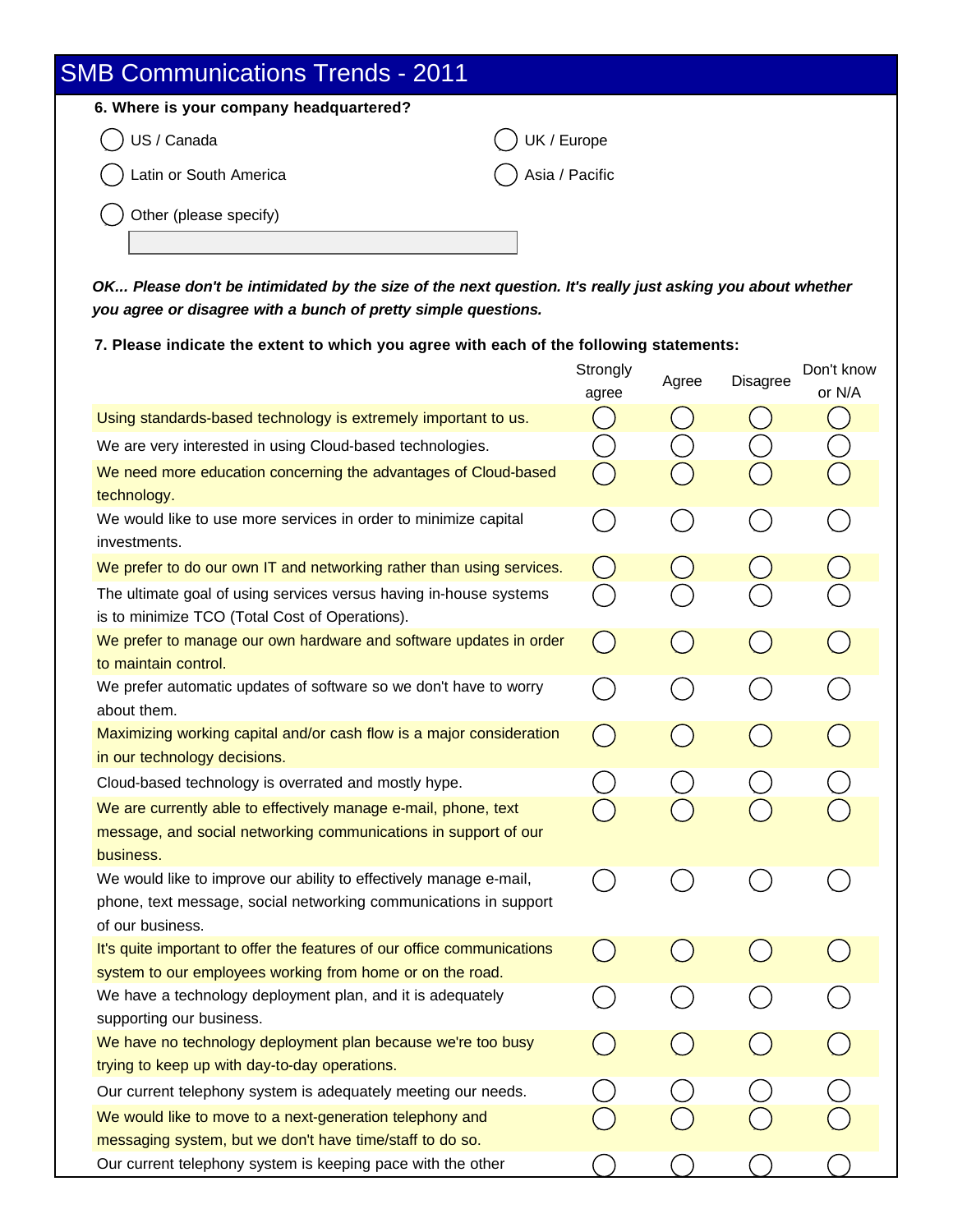| <b>SMB Communications Trends - 2011</b>                                                                                           |                                        |                                             |                             |
|-----------------------------------------------------------------------------------------------------------------------------------|----------------------------------------|---------------------------------------------|-----------------------------|
| technology improvements we are developing.                                                                                        |                                        |                                             |                             |
| We have plenty of in-house expertise, time, and budget to keep pace<br>with the latest technology.                                |                                        |                                             |                             |
| We realize that we could improve our overall operations if we<br>enhanced our technology.                                         |                                        |                                             |                             |
| Our current technology is as good as or better than that of our<br>competitors.                                                   |                                        | $\Box$                                      |                             |
| Our current technology enables us to deliver superior customer<br>service.                                                        |                                        |                                             |                             |
| We could enhance our efficiency if we had better tools to easily<br>collaborate on documents, spreadsheets, etc.                  | $\begin{pmatrix} 1 \\ 1 \end{pmatrix}$ | $\left(\begin{array}{c} \end{array}\right)$ | $(\Box$                     |
| Our call center capabilities are designed so that all agents are able<br>to access all needed information quickly and easily.     |                                        | $\mathcal{L}$                               |                             |
| Our current telephony system is antiquated and needs to be<br>replaced, but we're not sure we can afford the time and/or money.   | $\mathcal{L}(\mathcal{A})$             | $\mathcal{L}$                               |                             |
| We have an excellent Wi-Fi infrastructure in place.                                                                               |                                        |                                             |                             |
| We might be willing to move services to a Cloud-based network, but<br>we think it will be too expensive.                          |                                        |                                             |                             |
| We have serious concerns about the security of Cloud-based<br>networks.                                                           | $\begin{array}{c} \hline \end{array}$  |                                             | $\mathcal{L}^{\mathcal{A}}$ |
| We have serious concerns about the reliability of Cloud-based<br>networks.                                                        |                                        | $\mathcal{L}$                               | $\mathcal{L}$               |
| We prefer to have in-house rather than service-based offering<br>because we can control costs.                                    |                                        |                                             |                             |
| I am concerned that a move to Cloud-based networking might<br>jeopardize my job.                                                  |                                        |                                             |                             |
| We could improve our IT/communications functions if they were<br>Cloud-based using a shared infrastructure.                       |                                        |                                             |                             |
| We already use Cloud-based general business services such as<br>Salesforce.Com, GoToMeeting, etc.                                 |                                        |                                             |                             |
| We are aware of the ability to obtain Cloud-based IP Telephony and<br>Unified Communications services.                            |                                        |                                             |                             |
| It would be a good move to use a Cloud-based service such as Gmail<br>rather than maintaining our own email servers.              |                                        |                                             |                             |
| We need to enhance how inbound calls are routed and handled.                                                                      |                                        |                                             |                             |
| We have excellent capabilities for checking the availability of<br>coworkers (Presence management)                                |                                        |                                             |                             |
| It is reasonable to deliver IP telephony and UC as a cloud-based<br>service (e.g. using the NetSuite, Salesforce.Com, etc. model) |                                        |                                             |                             |
| Videoconferencing is important to our company                                                                                     |                                        |                                             |                             |